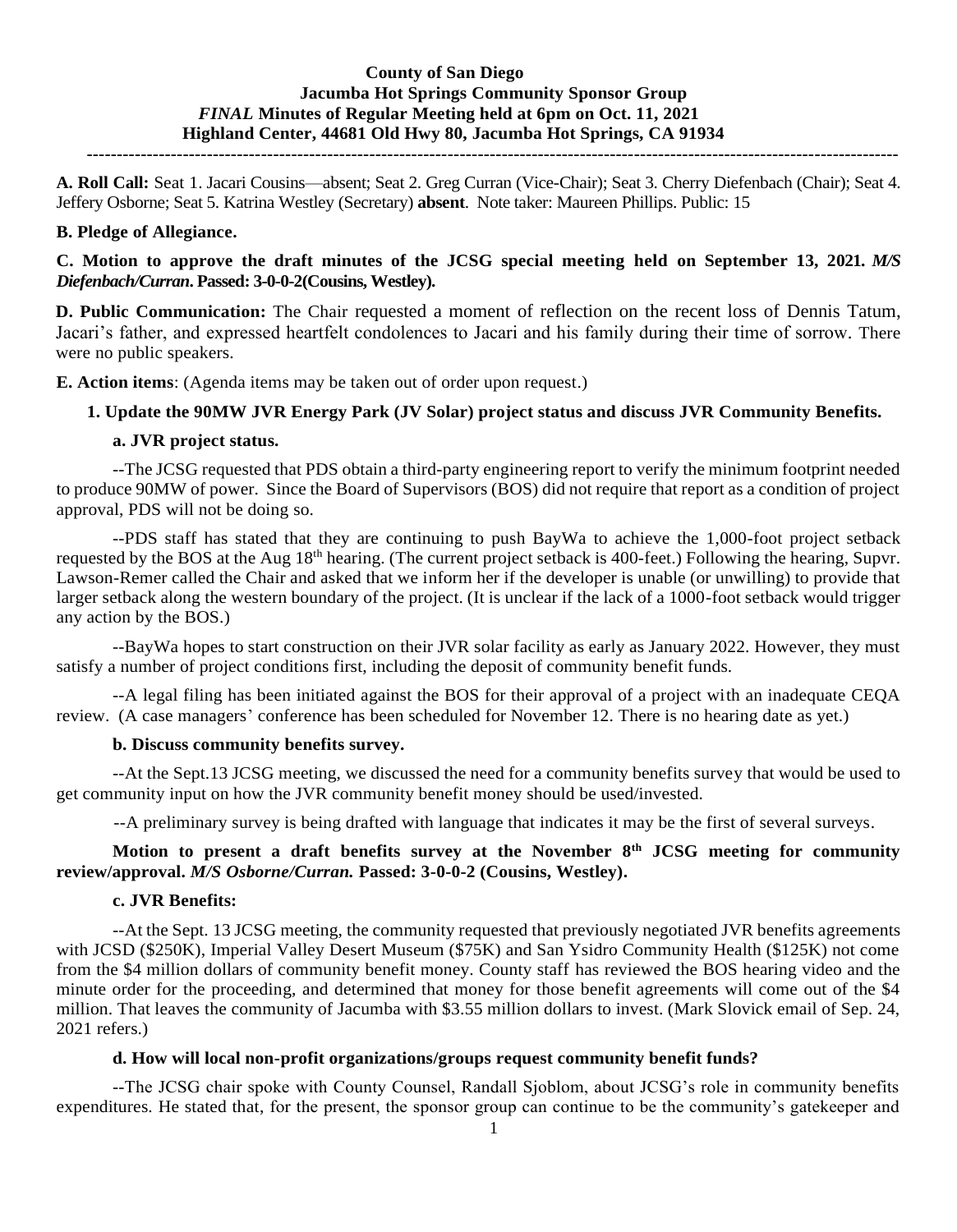liaison with PDS regarding any other spending requests for benefit money. It is anticipated the developer will pay the museum, service district, and Ysdiro Health Care their benefits money directly. County Counsel provided the following options for the initial placement of the community benefits money: 1) an escrow account with the developer; 2) a nonprofit fiduciary; or 3) held by the County (PDS).

--Brief discussion on the advantages/disadvantages of establishing an interim Ad Hoc community benefits subcommittee to develop a benefits funding checklist, and possible fiduciary options, etc? If two JCSG members and some of the other volunteer members make-up the subcommittee, then it must comply with the Brown Act public noticing requirements.

--Brief discussion about some local residents forming their own group to develop a benefits checklist and options for funds investment. This local group might later transition into a community benefits non-profit organization or foundation. It could develop funding priorities, receive and review benefit funds request and submit their recommendations to JCSG for presentation at community meetings. After funding requests have been approved at a community forum, the group would then forward a request to the agency/fiduciary holding benefits money and track funds expenditures.

**e. Who should decide on the fiduciary and the type of fund account?** Community benefit funds could be invested/managed by a fiduciary such as the San Diego Foundation which offers different types of long and shortterm fund accounts in exchange for fees. (Mark Slovick email of Sep. 24, 2021. Evergreen fund)

## **Motion to continue further discussion on the possible creation of an Ad hoc subcommittee or local residents' group (Agenda items 1d and 1e) at Nov. 8 JCSG meeting.** *M/S Osborne, Curran.* **Passed: 3-0-0-2 (Cousins, Westley).**

## **2. Updates to Regulations for Renewable Energy Projects in the Unincorporated Area Including PDS Recommendations for Streamlining of Battery Storage Projects.**

A preliminary BOS hearing is scheduled for Oct. 20 to discuss specifically discuss expediting the permitting process for battery storage projects located in two industrial zones, M-50 and M-52. Jacumba has no land zoned M-50 or M-52. The Chair recommends the JCSG send comments which support battery storage permit streamlining in those two industrial areas only and not in other areas zoned for commercial use such as C-44. The JCSG could also request the BOS require non-flammable batteries be used since they are safer and easier to recycle when batteries need to be replaced or decommissioned.

## **Motion to authorize the Chair to submit JCSG comments on the proposal to streamline Battery Storage projects at the upcoming BOS hearing.** *M/S Osborne/Curran.* **Passed: 3-0-0-2 (Cousins, Westley).**

### **3. Regional Decarbonization Framework (RDF) process overview.**

This one of several on-going efforts to limit the release of carbon and other GHGs that may accelerate climate change. Ordinances that restrict the use of woodburning stoves/fireplaces, and propane for heating and cooking may follow later if the RDF is approved. These restrictions would severely impact low-income backcountry residents who currently use them in their homes.

### **Motion to authorize the Chair to submit JCSG comments on the Regional Decarbonization Framework.** *M/S Osborne/Curran.* **Passed: 3-0-0-2 (Cousins, Westley).**

[https://www.sandiegocounty.gov/content/sdc/sustainability/regional-decarbonization.html.](about:blank)

#### **4. SD County Independent Redistricting Commission (IRC) process.**

After participating in one of the virtual IRC workshops, the Chair provided an overview of the redistricting process which happens every 10 years, after new census data is released. Thus far, only about 500 comments have been received by the IRC and most of them came from urban north county residents. (Jacumba and other backcountry communities would be wise to submit some brief comments about their desire to remain rural in District 2.)

### **Motion to authorize the Chair to submit JCSG comments to the IRC**. *M/S Osborne, Curran.* **Passed: 3- 0-0-2 (Cousins, Westley).**

 **5. Community Benefits Ordinance.** SD County may require that future large-scale residential and renewable